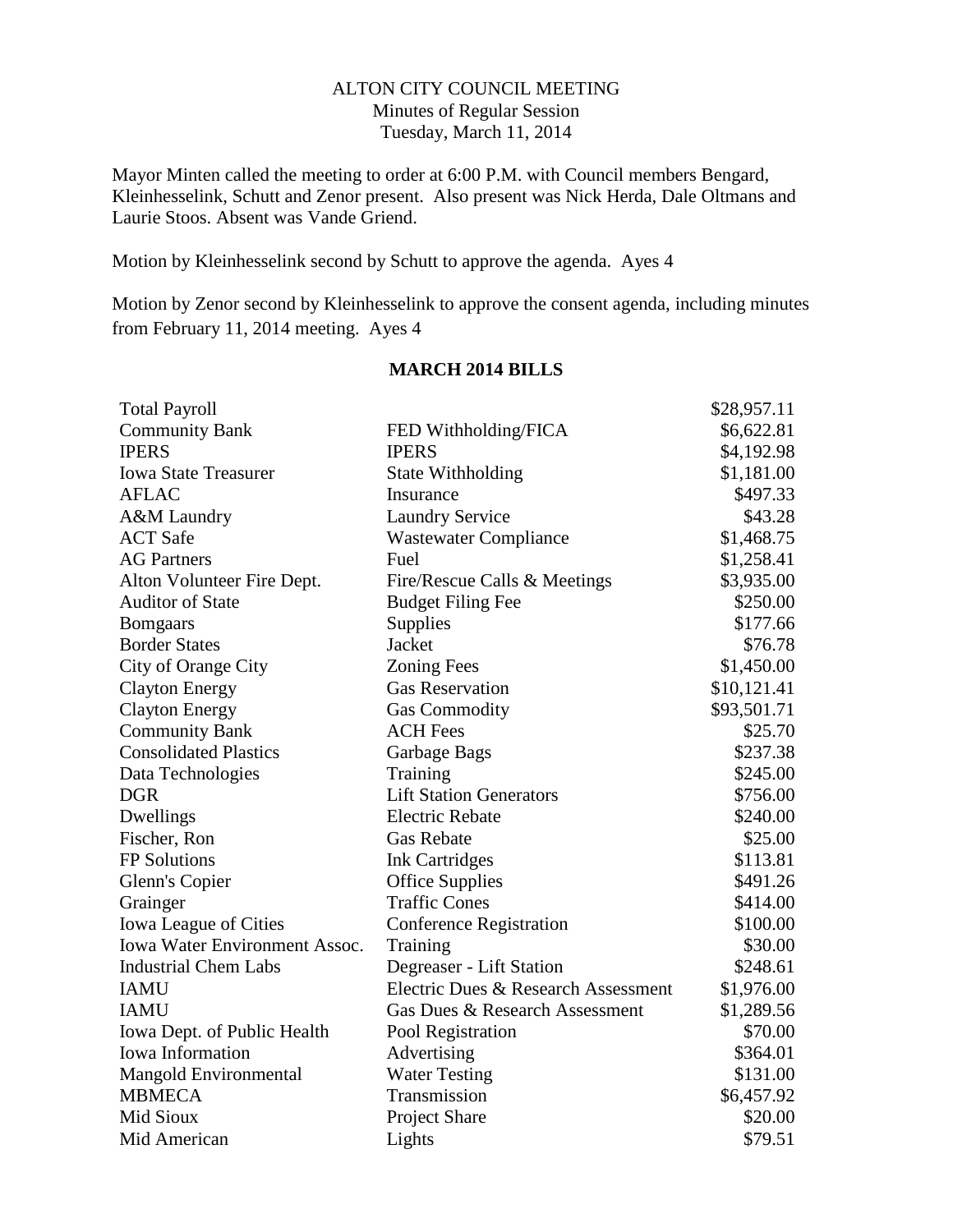| Missouri River                         | Electric                             | \$63,355.98            |
|----------------------------------------|--------------------------------------|------------------------|
| <b>Municipal Utilities</b>             | <b>Utilities</b>                     | \$3,200.18             |
| NAPA                                   | <b>Vehicle Maintenance</b>           | \$130.82               |
| <b>Neal Chase</b>                      | Supplies/Tools                       | \$429.07               |
| <b>Orange City Municipal Utilities</b> | <b>Bulk Water</b>                    | \$7,461.17             |
| <b>Orange City Sanitation</b>          | Garbage Hauling                      | \$5,924.40             |
| Peak Software Systems                  | Scanner & Keypad - Pool              | \$348.00               |
| Rolfes, Mike                           | <b>Gas Rebate</b>                    | \$325.00               |
| Sam's Club                             | Membership                           | \$45.00                |
| <b>Siouxland Press</b>                 | Publications                         | \$229.15               |
| Skarshaug                              | <b>Safety Testing</b>                | \$249.27               |
| Snyder, Scott                          | <b>Electric Rebate</b>               | \$25.00                |
| T&L Tools                              | <b>Tools</b>                         | \$29.50                |
| <b>Treasurer State of Iowa</b>         | <b>Sales Tax</b>                     | \$5,451.00             |
| <b>US Cellular</b>                     | <b>Cell Phones</b>                   | \$224.19<br>\$1,000.00 |
| <b>US Post Office</b>                  | Postage                              |                        |
| Utility Sales & Service                | <b>Gas Meters</b>                    | \$614.36               |
| Van Ommeren, Wes                       | <b>Gas Rebate</b>                    | \$400.00               |
| Van Ommeren, Wes                       | <b>Electric Rebate</b>               | \$250.00               |
| VISA                                   | Travel & Training, Supplies, Postage | \$486.50               |
| Vore, Jason                            | <b>Networking Supplies</b>           | \$309.25               |
| Wellmark                               | Group Insurance                      | \$8,817.52             |
| Wrap-M Pack-M Ship-M                   | Postage                              | \$57.23                |
| WesTel                                 | Telephone/Fax/Internet               | \$537.41               |
| <b>Grand Total</b>                     |                                      | \$254,454.87           |

### **Budget:**

**Public Hearing to approve the budget for fiscal year 2014-2015:** The Mayor opened the public hearing to approve the budget for fiscal year 2014-2015 at 6:15 P.M. No oral or written comments were received. Oltmans reviewed the proposed budget with the Council. The public hearing was closed at 6:26 P.M.

**RESOLUTION 14-02 "A RESOLUTION OF THE CITY COUNCIL OF ALTON, IOWA, ADOPTING THE ANNUAL BUDGET FOR FISCAL YEAR ENDING JUNE 30, 2014"** was introduced and moved for adoption by Council Member Bengard. Zenor seconded the motion to adopt.

Upon roll call vote, the following was recorded: Ayes: Bengard, Kleinhesselink, Schutt, Zenor Nays: None Absent: Vande Griend Whereupon the Mayor declared the Resolution duly adopted.

**Liquor License:** Sioux Golf & Country Club made some revisions to the Officers listed on the license to include Norm Nieuwenhuis, Blake Bengard, Brian Schutt and Brenda Richardson.

Motion by Zenor and second by Kleinhesselink to approve the change in Officers for the Sioux Golf & Country Club Liquor License. Ayes 4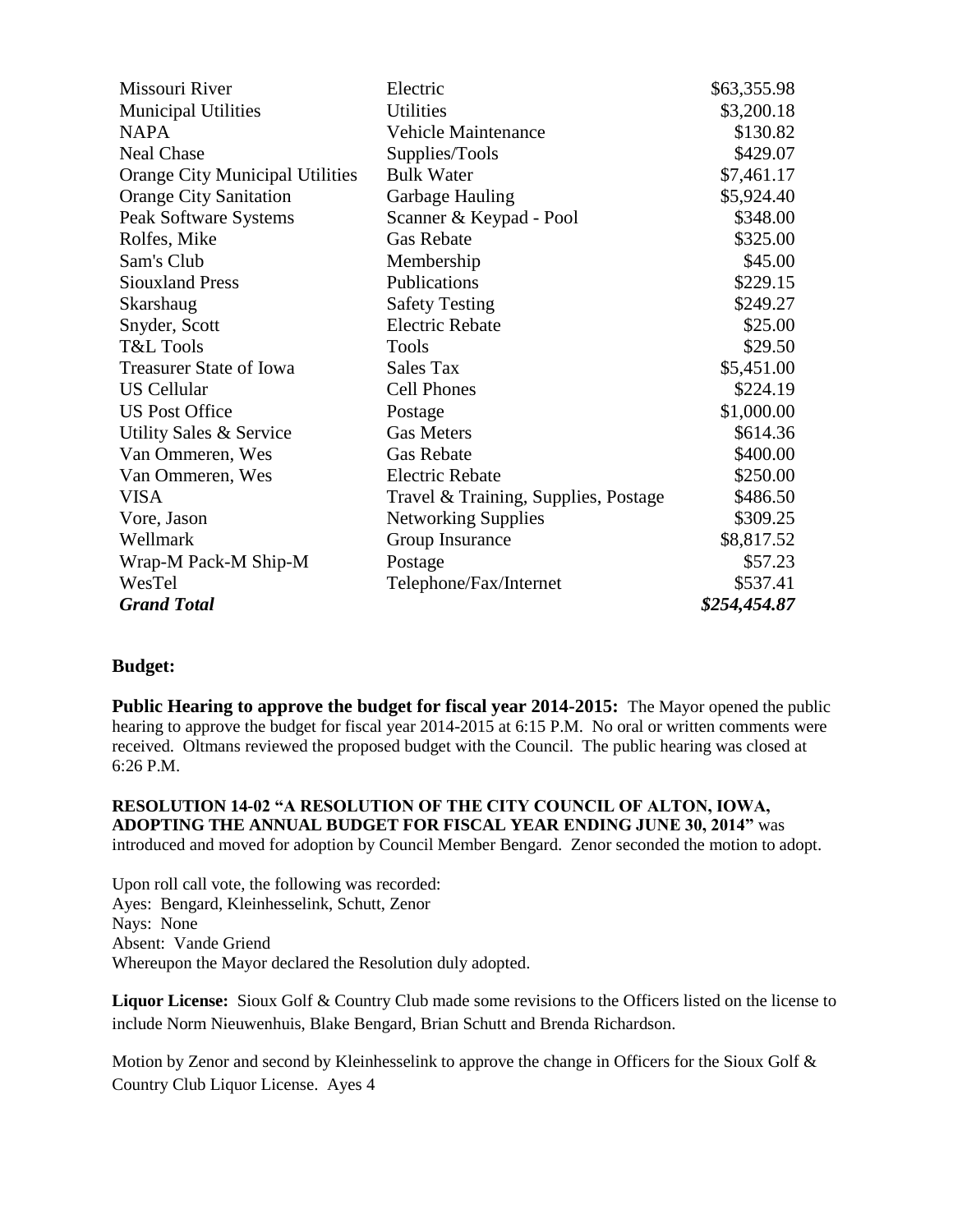**Utilities:** After reviewing the televising of the sanitary sewer, staff made temporary repairs where necessary. Herda has received quotes from Hydro-Klean and Municipal Pipe and Tool for televising, cleaning, and lining a portion of the sewer lines.

Motion by Schutt and second by Bengard to accept bid from Hydro-Klean to televise, clean, and line East  $10^{th}$  St. Ayes 4

Oltmans informed the Council, the City of Orange City is raising the price of bulk water due to the closing of Advance Pierre. Oltmans has spoken to Karen Weeden, Rate Analyst for Missouri River, and it is her recommendation, based on information from Orange City's, to raise water rates established in 2011.

It being a regular meeting of the City Council of the City of Alton, Iowa, Councilman Schutt introduced and causes to be read a bill for Ordinance 705 entitled:

# **AN ORDINANCE AMENDING THE CODE OF ORDINANCES OF THE CITY OF ALTON, IOWA 2002 BY AMENDING PROVISIONS PERTAINING TO THE MUNICIPAL WATER UTILITY RATES**

Motion by Council Member Zenor that the reading just had be the first and that the Council dispense with the statutory provision that this Ordinance be fully and distinctly read on three different days as provided by section 380.3 of the Code of Iowa.

Motion was duly seconded by council member Schutt.

On roll call vote: Ayes: Bengard, Kleinhesselink, Schutt, Zenor Nays: None Absent: Vande Griend

And the Mayor declares the motion duly carried.

Motion by Schutt that title of said bill for Ordinance be approved as set out and said bill for Ordinance 703 be adopted and placed on its final passage. Council member Kleinhesselink seconds the foregoing motion.

On roll call vote: Ayes: Bengard, Kleinhesselink, Schutt, Zenor Nays: None Absent: Vande Griend

The Mayor declares the motion duly carried and will forthwith sign he said Ordinance and the Clerk will add his attestation thereto, said Ordinance being adopted.

Discussion was held in regards to performing a full water and sewer rate study. Due to upcoming expenses and loss of revenue the study may need to be done at a later date, to make sure the City is on track with fees.

Motion by Zenor and second by Schutt to not perform water and sewer rate studies at this time. Ayes 4

**Personnel:** The librarian in charge of last summer's programming will not be returning. The Head Librarian has appointed a current librarian to assume the program tasks.